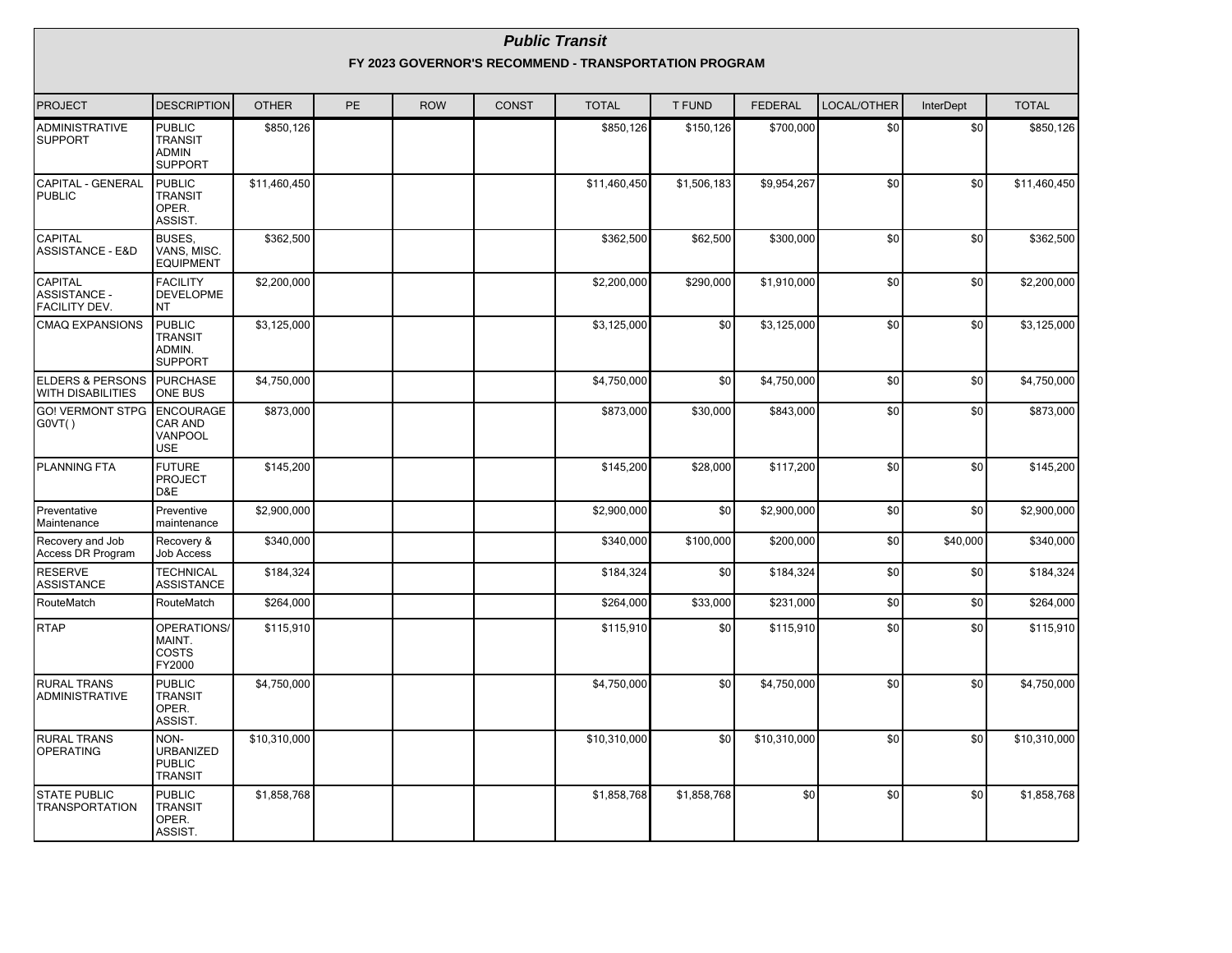|                                      | <b>Public Transit</b><br>FY 2023 GOVERNOR'S RECOMMEND - TRANSPORTATION PROGRAM              |              |           |            |              |                            |                  |                |                  |           |              |  |  |
|--------------------------------------|---------------------------------------------------------------------------------------------|--------------|-----------|------------|--------------|----------------------------|------------------|----------------|------------------|-----------|--------------|--|--|
| <b>PROJECT</b>                       | <b>DESCRIPTION</b>                                                                          | <b>OTHER</b> | <b>PE</b> | <b>ROW</b> | <b>CONST</b> | <b>TOTAL</b>               | <b>T FUND</b>    | <b>FEDERAL</b> | LOCAL/OTHER      | InterDept | <b>TOTAL</b> |  |  |
| <b>STATEWIDE</b>                     | CHITT. CO.<br>Urban Flex,<br>PM, adm                                                        | \$3,000,000  |           |            |              | \$3,000,000                | \$0 <sub>1</sub> | \$3,000,000    | \$0 <sub>l</sub> | \$0       | \$3,000,000  |  |  |
| <b>VERMONT KIDNEY</b><br>ASSOCIATION | VT KIDNEY<br><b>ASSOCIATION</b><br><b>GRANT</b>                                             | \$50,000     |           |            |              | \$50,000                   | \$50,000         | \$0            | \$0              | \$0       | \$50,000     |  |  |
|                                      | <b>TOTAL Public Transit</b>                                                                 | \$47,539,278 |           |            |              | \$47,539,278               | \$4,108,577      | \$43,390,701   | so l             | \$40,000  | \$47,539,278 |  |  |
|                                      |                                                                                             |              |           |            |              | <b>Total Appropriation</b> | \$4,108,577      | \$40,390,701   | \$0 <sub>1</sub> | \$40,000  | \$44,539,278 |  |  |
|                                      | Appropriation excludes \$3M of FTA funds passed through directly to Green Mountain Transit. |              |           |            |              |                            |                  |                |                  |           |              |  |  |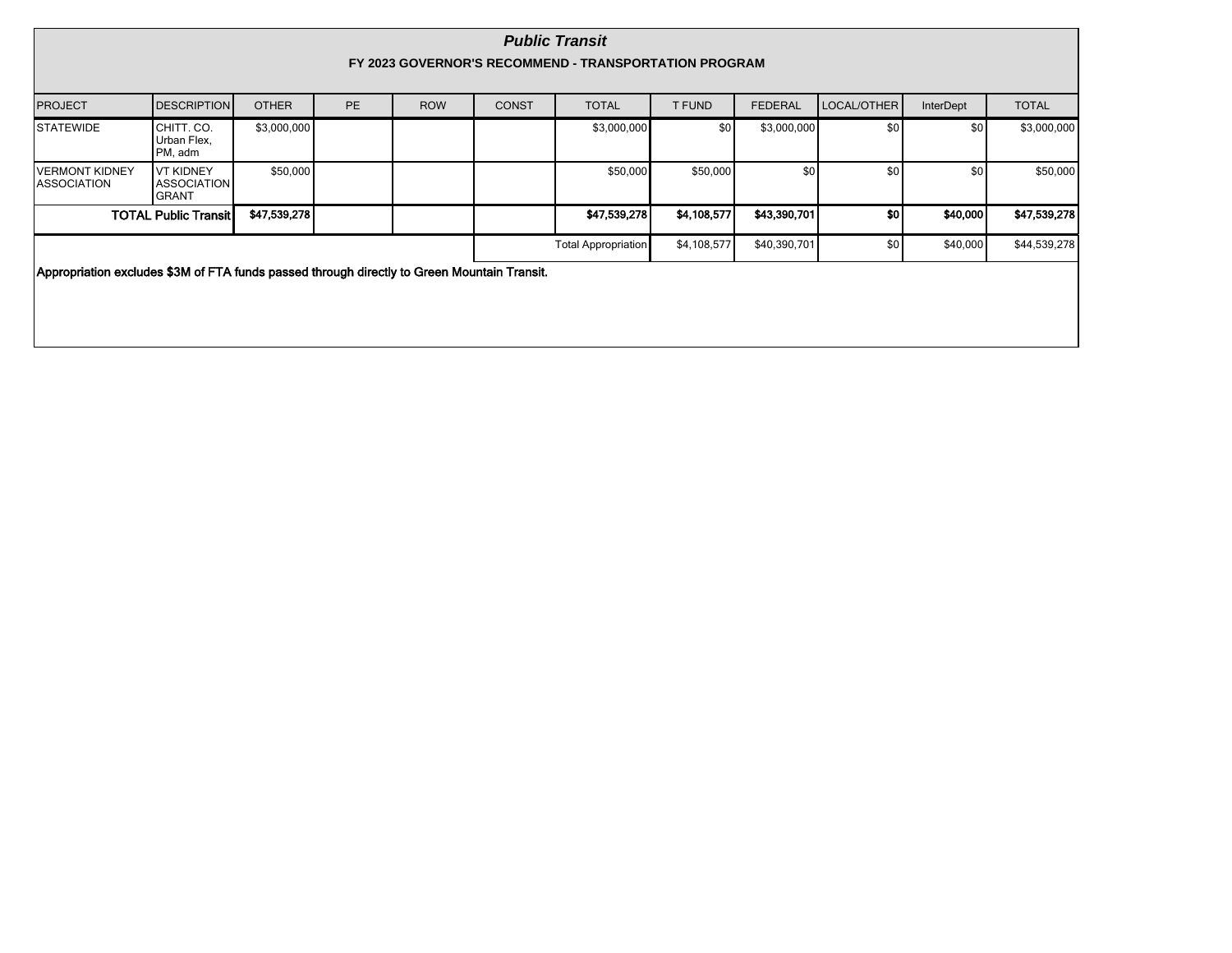# **PUBLIC TRANSIT**

|              | <b>Estimated</b><br><b>Budget Year</b><br>FY 2023 | <b>Projected</b><br>FY 2024 | Projected<br>FY 2025 | <b>Projected</b><br>FY 2026 |
|--------------|---------------------------------------------------|-----------------------------|----------------------|-----------------------------|
| <b>PE</b>    | \$0                                               | \$0                         | \$0                  | \$0                         |
| <b>ROW</b>   | \$0                                               | \$0                         | \$0                  | \$0                         |
| <b>CONST</b> | \$0                                               | \$0                         | \$0                  | \$0                         |
| <b>OTHER</b> | \$47,539,278                                      | \$41,883,200                | \$40,708,200         | \$40,808,200                |
| <b>TOTAL</b> | \$47,539,278                                      | \$41,883,200                | \$40,708,200         | \$40,808,200                |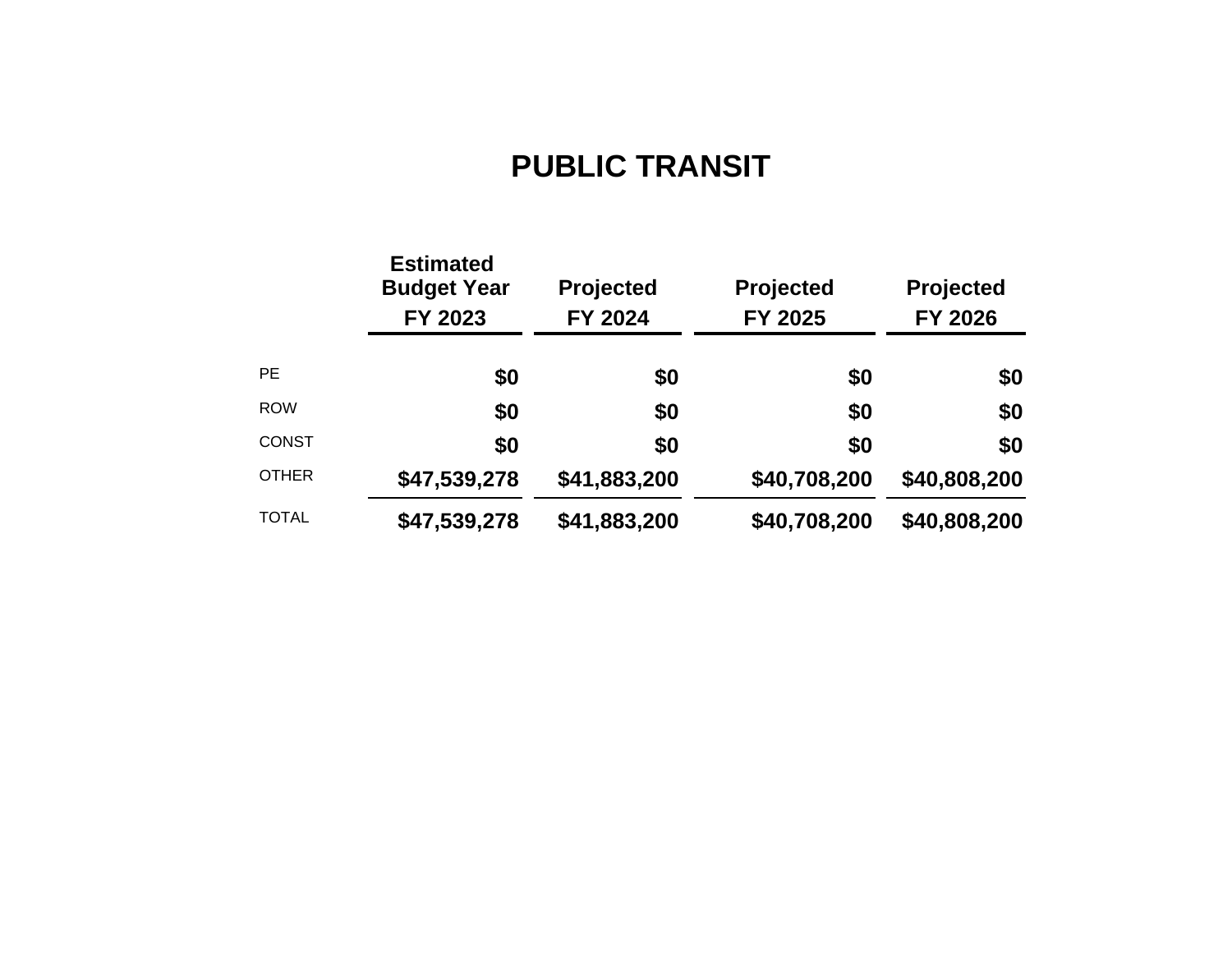| <b>PROJECT INFORMATION</b>                                                     | <b>PHASE</b><br><b>AND</b><br><b>FUNDING</b> | <b>ESTIMATED</b><br><b>TOTAL COST</b> | <b>ACTUAL</b><br><b>EXPENDED</b><br><b>THRU FY 2021</b> | <b>ESTIMATED</b><br><b>CURRENT YEAR   BUDGET YEAR</b><br>FY 2022                                              | <b>ESTIMATED</b><br>FY 2023 | <b>PROJECTED</b><br>FY 2024 | <b>PROJECTED</b><br>FY 2025 | <b>PROJECTED</b><br>FY 2026 | <b>ESTIMATED</b><br><b>COST TO</b><br><b>COMPLETE</b> |
|--------------------------------------------------------------------------------|----------------------------------------------|---------------------------------------|---------------------------------------------------------|---------------------------------------------------------------------------------------------------------------|-----------------------------|-----------------------------|-----------------------------|-----------------------------|-------------------------------------------------------|
| <b>PUBLIC TRANSIT</b>                                                          | PE                                           | $\Omega$                              | $\Omega$                                                | $\bf{0}$                                                                                                      | $\bf{0}$                    | $\mathbf{0}$                | 0                           | $\bf{0}$                    |                                                       |
| <b>ADMINISTRATIVE SUPPORT</b>                                                  | <b>ROW</b>                                   | $\bf{0}$                              |                                                         |                                                                                                               |                             |                             | $\bf{0}$                    | 0                           |                                                       |
|                                                                                | CONST                                        | ŋ                                     |                                                         | $\Omega$                                                                                                      |                             |                             | O                           |                             |                                                       |
|                                                                                | <b>OTHER</b>                                 | 3,850,743                             |                                                         | 750,617                                                                                                       | 850,126                     | 750,000                     | 750,000                     | 750,000                     | 0                                                     |
|                                                                                | <b>TOTAL</b>                                 | 3,850,743                             | $\mathbf{0}$                                            | 750,617                                                                                                       | 850,126                     | 750,000                     | 750,000                     | 750,000                     | $\mathbf{0}$                                          |
| Route:                                                                         |                                              |                                       |                                                         | Description: STATE OF VERMONT ADMINISTRATIVE SUPPORT, SECTION 5311/5340 RURAL AREA FORMULA CFDA 20.509        |                             |                             |                             |                             |                                                       |
| YearAdded: Prior to 2006<br>Project Manager:<br>Ross MacDonald<br>802-522-7120 | <b>Comments:</b>                             |                                       |                                                         |                                                                                                               |                             |                             |                             |                             |                                                       |
| <b>PUBLIC TRANSIT</b>                                                          | PE                                           | $\mathbf 0$                           |                                                         | $\bf{0}$                                                                                                      | $\bf{0}$                    | 0                           | 0                           | 0                           |                                                       |
| <b>CAPITAL - GENERAL PUBLIC</b>                                                | <b>ROW</b>                                   | $\mathbf{0}$                          |                                                         | $\Omega$                                                                                                      |                             |                             | $\mathbf 0$                 | 0                           |                                                       |
|                                                                                | <b>CONST</b>                                 | 0                                     |                                                         | $\mathbf{0}$                                                                                                  |                             |                             |                             |                             |                                                       |
|                                                                                | <b>OTHER</b>                                 | 6,475,873                             | O                                                       | 11,330,376                                                                                                    | 11,460,450                  | 11,400,000                  | 11,400,000                  | 11,400,000                  | 0                                                     |
|                                                                                | <b>TOTAL</b>                                 | 6,475,873                             | $\bf{0}$                                                | 11,330,376                                                                                                    | 11,460,450                  | 11,400,000                  | 11,400,000                  | 11,400,000                  | $\Omega$                                              |
| Route:<br><b>PUBLIC TRANSIT</b>                                                | <b>Description:</b>                          | 20.526                                |                                                         | GENERAL CAPITAL SUPPORT, SECTIONS 5311/5340 RURAL AREA FLEX AND 5339 COMPETATIVE/LONO/FORMULA CFDA 20.509 ANI |                             |                             |                             |                             |                                                       |
| YearAdded: Prior to 2006<br>Project Manager:<br>Ross MacDonald<br>802-522-7120 | <b>Comments:</b>                             |                                       |                                                         |                                                                                                               |                             |                             |                             |                             |                                                       |
| <b>PUBLIC TRANSIT</b>                                                          | PE                                           | $\mathbf{0}$                          |                                                         |                                                                                                               |                             |                             | $\overline{0}$              | $\mathbf 0$                 |                                                       |
| <b>CAPITAL ASSISTANCE - E&amp;D</b>                                            | <b>ROW</b>                                   | $\bf{0}$                              | $\Omega$                                                | $\bf{0}$                                                                                                      | $\bf{0}$                    | $\mathbf{0}$                | 0                           | 0                           |                                                       |
|                                                                                | <b>CONST</b>                                 | U                                     |                                                         | 0                                                                                                             |                             |                             | O                           |                             | $\bf{0}$                                              |
|                                                                                | <b>OTHER</b>                                 | 3,025,000                             |                                                         | 562,500                                                                                                       | 362,500                     | 700,000                     | 700,000                     | 700,000                     | $\bf{0}$                                              |
|                                                                                | <b>TOTAL</b>                                 | 3,025,000                             | $\bf{0}$                                                | 562,500                                                                                                       | 362,500                     | 700,000                     | 700,000                     | 700,000                     | $\mathbf{0}$                                          |
| Route:<br>PUBLIC TRANSIT                                                       |                                              |                                       |                                                         | Description: ELDERLY AND PERSON WITH DISABILITY CAPITAL SUPPORT, SECTION 5310 CFDA 20.513                     |                             |                             |                             |                             |                                                       |
| YearAdded: Prior to 2006<br>Project Manager:<br>Ross MacDonald<br>802-522-7120 | <b>Comments:</b>                             |                                       |                                                         |                                                                                                               |                             |                             |                             |                             |                                                       |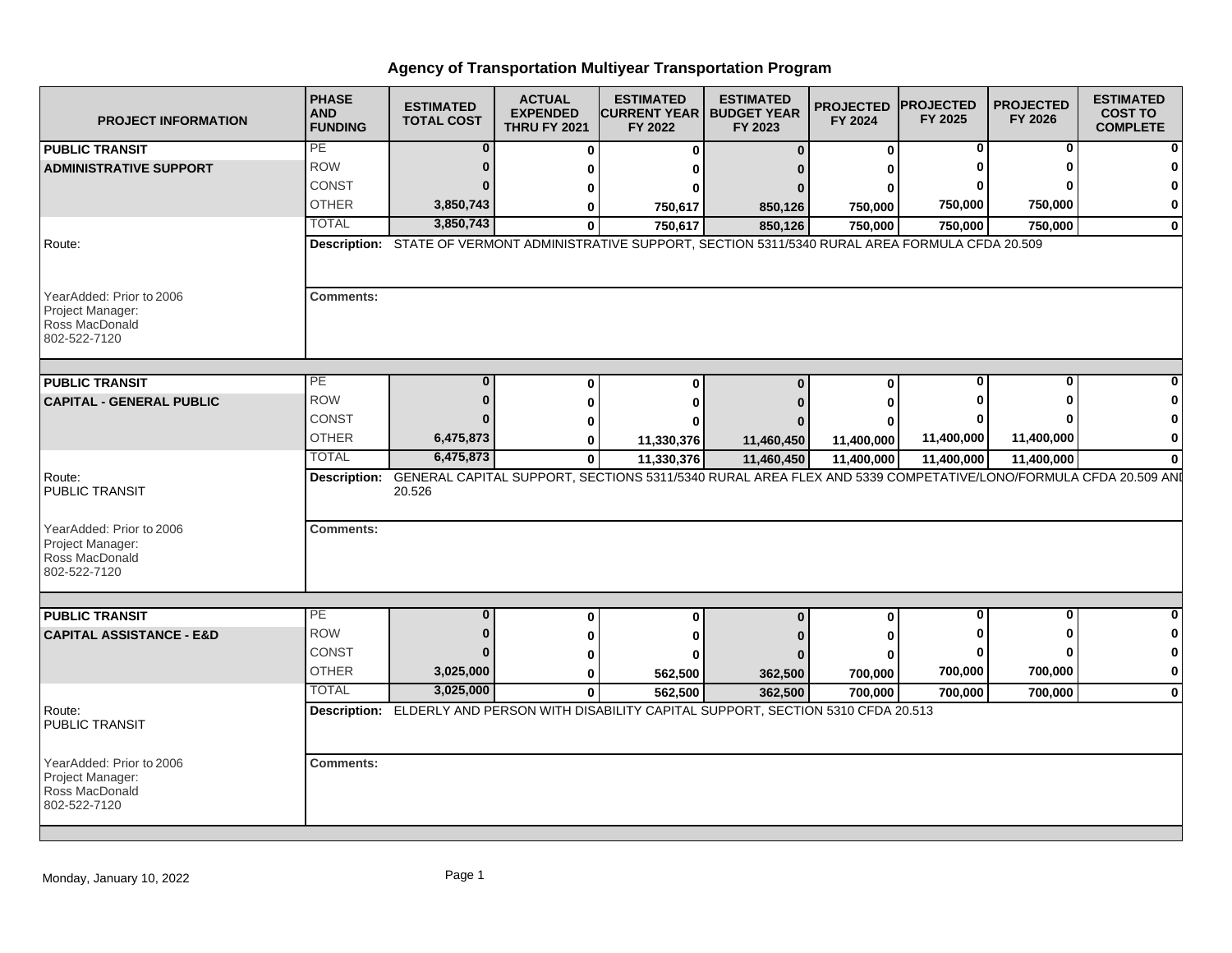| <b>PROJECT INFORMATION</b>                                                      | <b>PHASE</b><br><b>AND</b><br><b>FUNDING</b> | <b>ESTIMATED</b><br><b>TOTAL COST</b> | <b>ACTUAL</b><br><b>EXPENDED</b><br><b>THRU FY 2021</b> | <b>ESTIMATED</b><br><b>ICURRENT YEAR I</b><br>FY 2022                                                                           | <b>ESTIMATED</b><br><b>BUDGET YEAR</b><br>FY 2023 | <b>PROJECTED</b><br>FY 2024 | <b>IPROJECTED</b><br>FY 2025 | <b>PROJECTED</b><br>FY 2026 | <b>ESTIMATED</b><br><b>COST TO</b><br><b>COMPLETE</b> |
|---------------------------------------------------------------------------------|----------------------------------------------|---------------------------------------|---------------------------------------------------------|---------------------------------------------------------------------------------------------------------------------------------|---------------------------------------------------|-----------------------------|------------------------------|-----------------------------|-------------------------------------------------------|
| <b>PUBLIC TRANSIT</b>                                                           | PE                                           | $\bf{0}$                              | $\bf{0}$                                                | $\bf{0}$                                                                                                                        | $\Omega$                                          | $\bf{0}$                    | 0                            | 0                           |                                                       |
| <b>CAPITAL ASSISTANCE - FACILITY DEV.</b>                                       | <b>ROW</b>                                   | 0                                     | U                                                       |                                                                                                                                 |                                                   | U                           |                              | n                           |                                                       |
|                                                                                 | CONST                                        |                                       | ŋ                                                       |                                                                                                                                 |                                                   | ŋ                           |                              |                             |                                                       |
|                                                                                 | <b>OTHER</b>                                 | 5,700,000                             | 0                                                       | 0                                                                                                                               | 2,200,000                                         | 2,000,000                   | 750,000                      | 750,000                     | $\mathbf 0$                                           |
|                                                                                 | <b>TOTAL</b>                                 | 5,700,000                             | Λ                                                       | $\bf{0}$                                                                                                                        | 2,200,000                                         | 2,000,000                   | 750,000                      | 750,000                     |                                                       |
| Route:<br><b>FACILITY DEVELOPMENT</b>                                           |                                              | AND 20.526                            |                                                         | Description: FACILITY DEVELOPMENT CAPITAL SUPPORT, SECTIONS 5311/5340 RURAL AREA FORMULA AND 5339 COMPETATIVE CFDA 20.509       |                                                   |                             |                              |                             |                                                       |
| YearAdded: 2014<br>Project Manager:<br>Ross MacDonald<br>802-522-7120           | <b>Comments:</b>                             |                                       |                                                         |                                                                                                                                 |                                                   |                             |                              |                             |                                                       |
| <b>PUBLIC TRANSIT</b>                                                           | <b>PE</b>                                    | $\Omega$                              | O                                                       | $\Omega$                                                                                                                        | $\Omega$                                          |                             | $\bf{0}$                     | O                           |                                                       |
| <b>CMAQ EXPANSIONS</b>                                                          | <b>ROW</b>                                   | $\Omega$                              |                                                         |                                                                                                                                 |                                                   | $\bf{0}$                    |                              |                             |                                                       |
|                                                                                 | <b>CONST</b>                                 |                                       |                                                         |                                                                                                                                 |                                                   | U                           |                              |                             | 0                                                     |
|                                                                                 | <b>OTHER</b>                                 | 14,042,462                            |                                                         |                                                                                                                                 |                                                   |                             | 2,600,000                    | 2,600,000                   | 0                                                     |
|                                                                                 | <b>TOTAL</b>                                 | 14,042,462                            | 0<br>$\mathbf 0$                                        | 3,117,462<br>3,117,462                                                                                                          | 3,125,000<br>3,125,000                            | 2,600,000<br>2,600,000      | 2,600,000                    | 2,600,000                   | $\mathbf 0$                                           |
| Route:<br><b>PUBLIC TRANSIT</b><br>YearAdded: Prior to 2006<br>Project Manager: | <b>Comments:</b>                             |                                       |                                                         | Description: CMAQ NEW SERVICES SUPPORT, SECTION 5311/5340 RURAL AREA FLEX CFDA 20.509                                           |                                                   |                             |                              |                             |                                                       |
| Ross MacDonald<br>802-522-7120                                                  |                                              |                                       |                                                         |                                                                                                                                 |                                                   |                             |                              | O                           |                                                       |
| <b>PUBLIC TRANSIT</b>                                                           | PE<br><b>ROW</b>                             | $\bf{0}$<br>$\Omega$                  | $\Omega$                                                | 0                                                                                                                               | $\bf{0}$                                          | 0                           | $\bf{0}$                     |                             | 0                                                     |
| <b>ELDERS &amp; PERSONS WITH DISABILITIES</b>                                   |                                              |                                       | 0                                                       | 0                                                                                                                               |                                                   |                             |                              |                             |                                                       |
|                                                                                 | <b>CONST</b>                                 | n                                     |                                                         |                                                                                                                                 |                                                   |                             |                              |                             | 0                                                     |
|                                                                                 | <b>OTHER</b><br><b>TOTAL</b>                 | 21,644,000                            | 0                                                       | 4,144,000                                                                                                                       | 4,750,000                                         | 4,250,000                   | 4,250,000                    | 4,250,000                   | $\pmb{0}$                                             |
| Route:<br>PUBLIC TRANSIT                                                        |                                              | 21,644,000                            | $\mathbf{0}$                                            | 4,144,000<br>Description: ELDERLY AND PERSON WITH DISABILITY SERVICES SUPPORT, SECTION 5311/5340 RURAL AREA FORMULA CFDA 20.509 | 4,750,000                                         | 4,250,000                   | 4,250,000                    | 4,250,000                   | $\mathbf 0$                                           |
| YearAdded: Prior to 2006<br>Project Manager:<br>Ross MacDonald<br>802-522-7120  | <b>Comments:</b>                             |                                       |                                                         |                                                                                                                                 |                                                   |                             |                              |                             |                                                       |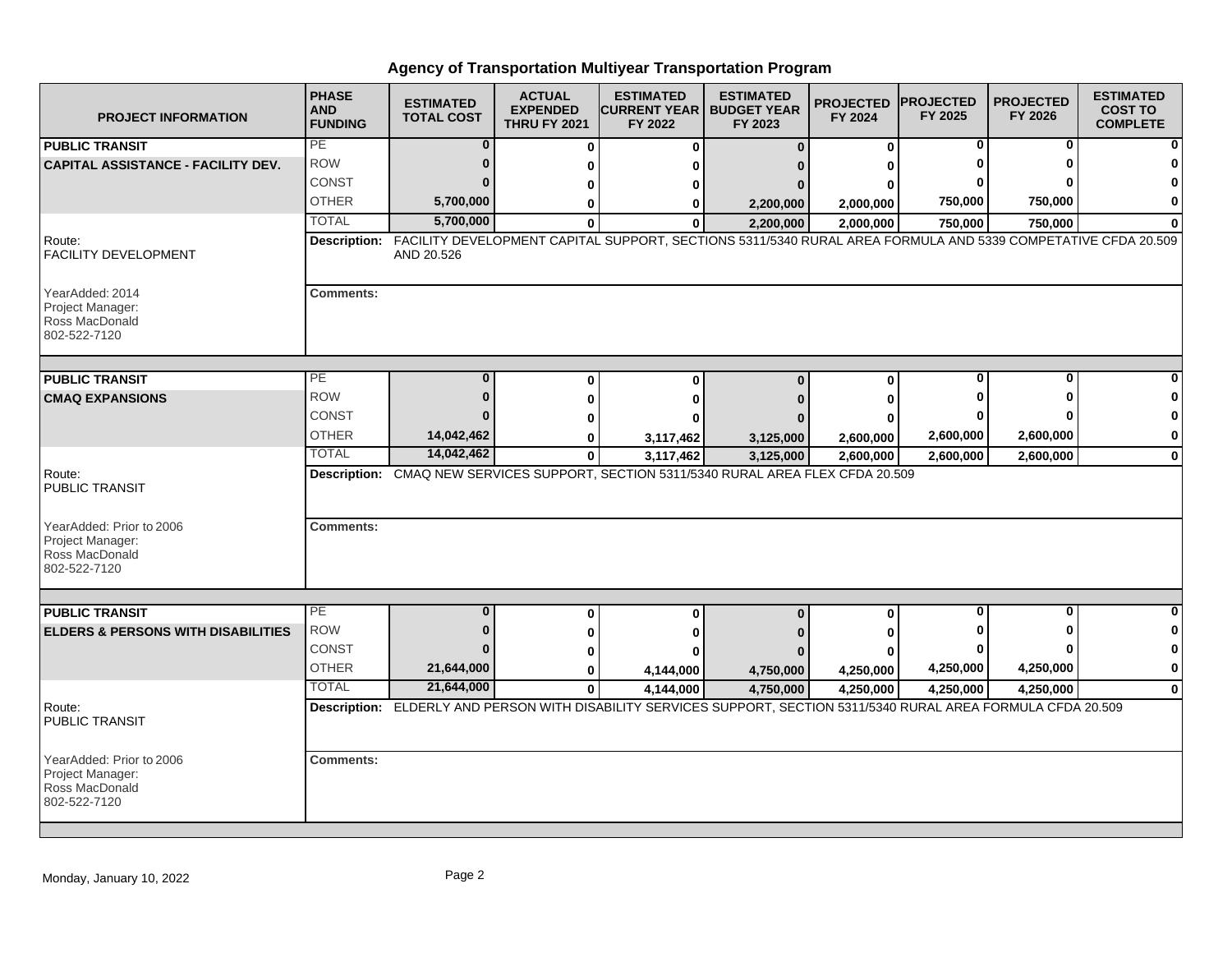| <b>PROJECT INFORMATION</b>                                                     | <b>PHASE</b><br><b>AND</b><br><b>FUNDING</b> | <b>ESTIMATED</b><br><b>TOTAL COST</b> | <b>ACTUAL</b><br><b>EXPENDED</b><br><b>THRU FY 2021</b> | <b>ESTIMATED</b><br><b>CURRENT YEAR   BUDGET YEAR</b><br>FY 2022                                                                                                                                                            | <b>ESTIMATED</b><br>FY 2023 | <b>PROJECTED</b><br>FY 2024 | <b>PROJECTED</b><br>FY 2025 | <b>PROJECTED</b><br>FY 2026 | <b>ESTIMATED</b><br><b>COST TO</b><br><b>COMPLETE</b> |
|--------------------------------------------------------------------------------|----------------------------------------------|---------------------------------------|---------------------------------------------------------|-----------------------------------------------------------------------------------------------------------------------------------------------------------------------------------------------------------------------------|-----------------------------|-----------------------------|-----------------------------|-----------------------------|-------------------------------------------------------|
| <b>PUBLIC TRANSIT</b>                                                          | PE                                           | $\bf{0}$                              | 0                                                       | O                                                                                                                                                                                                                           | $\Omega$                    | 0                           | 0                           | 0                           |                                                       |
| <b>GO! VERMONT</b>                                                             | <b>ROW</b>                                   | 0                                     | U                                                       |                                                                                                                                                                                                                             |                             | ŋ                           |                             |                             |                                                       |
| STPG G0VT()                                                                    | <b>CONST</b>                                 | $\Omega$                              | U                                                       |                                                                                                                                                                                                                             |                             | o                           |                             |                             |                                                       |
|                                                                                | <b>OTHER</b>                                 | 4,066,400                             | ŋ                                                       | 793,400                                                                                                                                                                                                                     | 873,000                     | 800,000                     | 800,000                     | 800,000                     | $\bf{0}$                                              |
|                                                                                | <b>TOTAL</b>                                 | 4,066,400                             | 0                                                       | 793,400                                                                                                                                                                                                                     | 873,000                     | 800,000                     | 800,000                     | 800,000                     | $\mathbf 0$                                           |
| Route:                                                                         |                                              |                                       |                                                         | Description: GO VERMONT PROGRAM SUPPORT, SECTION 5311 FLEX, 20.509                                                                                                                                                          |                             |                             |                             |                             |                                                       |
| YearAdded: Prior to 2006<br>Project Manager:<br>Ross MacDonald<br>802-522-7120 | <b>Comments:</b>                             |                                       |                                                         |                                                                                                                                                                                                                             |                             |                             |                             |                             |                                                       |
| <b>PUBLIC TRANSIT</b>                                                          | PE                                           | $\bf{0}$                              | $\bf{0}$                                                | ŋ                                                                                                                                                                                                                           | $\Omega$                    | $\bf{0}$                    | 0                           | 0                           |                                                       |
| <b>Opioid Treatment Pilot</b>                                                  | <b>ROW</b>                                   | $\mathbf{0}$                          | U                                                       |                                                                                                                                                                                                                             |                             | ŋ                           |                             | ŋ                           |                                                       |
|                                                                                | <b>CONST</b>                                 |                                       | n                                                       |                                                                                                                                                                                                                             |                             |                             |                             |                             |                                                       |
|                                                                                | <b>OTHER</b>                                 | 84,064                                | 0                                                       | 84,064                                                                                                                                                                                                                      |                             | 0                           | o                           | o                           | 0                                                     |
|                                                                                | <b>TOTAL</b>                                 | 84,064                                | 0                                                       | 84,064                                                                                                                                                                                                                      | $\bf{0}$                    | $\bf{0}$                    | 0                           | 0                           | $\bf{0}$                                              |
| Route:                                                                         |                                              | CFDA 20.514                           |                                                         | Description: OPIOID TREATMENT PILOT TO TESTING THE EFFICACY OF TRANSPORTATION ON THE SUCCESS OF VERMONT'S OPIOID<br>ADDICTION RECOVERY PROGRAM FOR NON-MEDICAID TRANSIT NEEDS. SECITION 5312 PUBLIC TRANSPORTATION RESEARCH |                             |                             |                             |                             |                                                       |
| YearAdded: 2020<br>Project Manager:<br>Ross MacDonald<br>802-522-7120          | <b>Comments:</b>                             |                                       |                                                         |                                                                                                                                                                                                                             |                             |                             |                             |                             |                                                       |
|                                                                                | <b>PE</b>                                    | $\bf{0}$                              |                                                         |                                                                                                                                                                                                                             |                             |                             | 0                           | 0                           |                                                       |
| <b>PUBLIC TRANSIT</b>                                                          | <b>ROW</b>                                   | $\mathbf{0}$                          | 0                                                       | $\bf{0}$                                                                                                                                                                                                                    | $\Omega$                    | 0                           |                             |                             | O                                                     |
| <b>PLANNING FTA</b>                                                            | CONST                                        | $\Omega$                              | 0                                                       |                                                                                                                                                                                                                             |                             |                             |                             |                             | 0                                                     |
|                                                                                | <b>OTHER</b>                                 | 726,000                               | 0                                                       |                                                                                                                                                                                                                             |                             |                             | 145,200                     | 145,200                     | 0                                                     |
|                                                                                | <b>TOTAL</b>                                 | 726,000                               | 0<br>$\bf{0}$                                           | 145,200                                                                                                                                                                                                                     | 145,200                     | 145,200                     |                             |                             | $\bf{0}$                                              |
| Route:<br><b>FUTURE PROJ. D&amp;E</b>                                          |                                              |                                       |                                                         | 145,200<br>Description: PLANNING SERVICES SUPPORT, SECTION 5304 NON-METROPOLITAN PLANNING AND RESEARCH CFDA 20.505                                                                                                          | 145,200                     | 145,200                     | 145,200                     | 145,200                     |                                                       |
| YearAdded: 2014<br>Project Manager:<br>Ross MacDonald<br>802-522-7120          | <b>Comments:</b>                             |                                       |                                                         |                                                                                                                                                                                                                             |                             |                             |                             |                             |                                                       |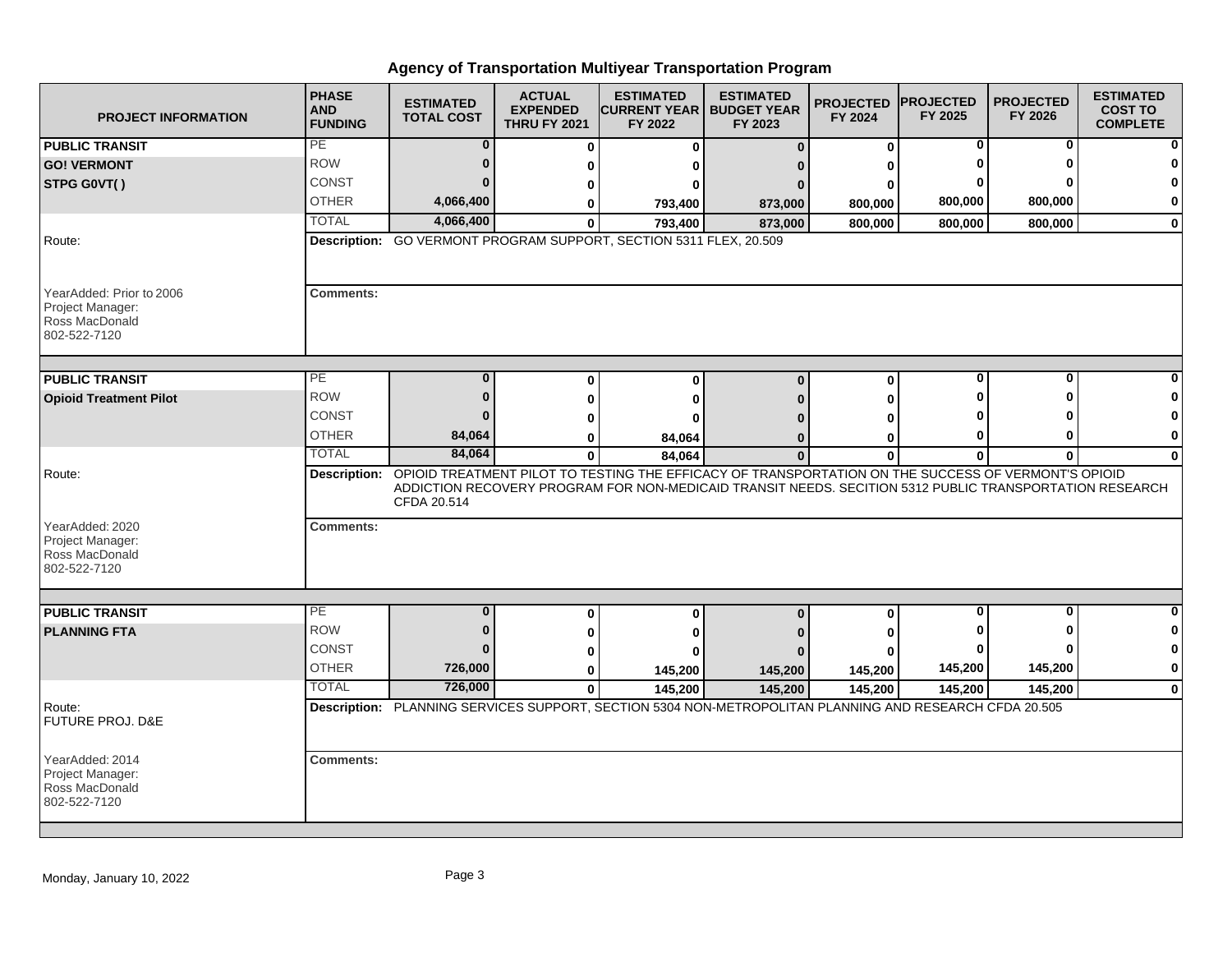| <b>PROJECT INFORMATION</b>                                                             | <b>PHASE</b><br><b>AND</b><br><b>FUNDING</b> | <b>ESTIMATED</b><br><b>TOTAL COST</b> | <b>ACTUAL</b><br><b>EXPENDED</b><br><b>THRU FY 2021</b> | <b>ESTIMATED</b><br><b>ICURRENT YEAR   BUDGET YEAR</b><br>FY 2022                                                     | <b>ESTIMATED</b><br>FY 2023 | <b>PROJECTED</b><br>FY 2024 | <b>IPROJECTED</b><br>FY 2025 | <b>PROJECTED</b><br>FY 2026 | <b>ESTIMATED</b><br><b>COST TO</b><br><b>COMPLETE</b> |
|----------------------------------------------------------------------------------------|----------------------------------------------|---------------------------------------|---------------------------------------------------------|-----------------------------------------------------------------------------------------------------------------------|-----------------------------|-----------------------------|------------------------------|-----------------------------|-------------------------------------------------------|
| <b>PUBLIC TRANSIT</b>                                                                  | PE                                           | $\bf{0}$                              | $\bf{0}$                                                | $\bf{0}$                                                                                                              | $\bf{0}$                    | 0                           | $\bf{0}$                     | $\bf{0}$                    |                                                       |
| <b>Preventative Maintenance</b>                                                        | <b>ROW</b>                                   | $\bf{0}$                              | 0                                                       | ŋ                                                                                                                     |                             | ŋ                           |                              | n                           |                                                       |
|                                                                                        | CONST                                        | $\bf{0}$                              | 0                                                       | ŋ                                                                                                                     |                             |                             |                              |                             |                                                       |
|                                                                                        | <b>OTHER</b>                                 | 1,725,000                             | 0                                                       | 1,725,000                                                                                                             | 2,900,000                   | 1,625,000                   | 1,600,000                    | 1,600,000                   | 0                                                     |
|                                                                                        | <b>TOTAL</b>                                 | 1,725,000                             | $\bf{0}$                                                | 1,725,000                                                                                                             | 2,900,000                   | 1,625,000                   | 1,600,000                    | 1,600,000                   | 0                                                     |
| Route:                                                                                 |                                              |                                       |                                                         | Description: RURAL TRANSIT PREVENTIVE MAINTENANCE SUPPORT, SECTION 5311/5340 RURAL AREA FORMULA CFDA 20.509           |                             |                             |                              |                             |                                                       |
| YearAdded: 2022<br>Project Manager:<br><b>Daniel Currier</b><br>802-279-5236           | <b>Comments:</b>                             |                                       |                                                         |                                                                                                                       |                             |                             |                              |                             |                                                       |
| <b>PUBLIC TRANSIT</b>                                                                  | PE                                           | $\bf{0}$                              | $\bf{0}$                                                | $\bf{0}$                                                                                                              | $\Omega$                    | $\bf{0}$                    | $\mathbf 0$                  | O                           |                                                       |
| <b>Recovery and Job Access DR Program</b>                                              | <b>ROW</b>                                   | $\bf{0}$                              | 0                                                       | $\bf{0}$                                                                                                              |                             | ŋ                           |                              | O                           | 0                                                     |
|                                                                                        | CONST                                        | n                                     | 0                                                       | ŋ                                                                                                                     |                             | ŋ                           |                              |                             | $\mathbf 0$                                           |
|                                                                                        | <b>OTHER</b>                                 | 1,240,000                             | 0                                                       | 0                                                                                                                     | 340,000                     | 300,000                     | 300,000                      | 300,000                     | 0                                                     |
|                                                                                        | <b>TOTAL</b>                                 | 1,240,000                             | $\mathbf{0}$                                            | $\mathbf{0}$                                                                                                          | 340,000                     | 300,000                     | 300,000                      | 300,000                     | $\mathbf 0$                                           |
| Route:<br>YearAdded: 2023<br>Project Manager:<br><b>Daniel Currier</b><br>802-279-5236 | <b>Comments:</b>                             |                                       |                                                         | Description: RECOVERY AND JOB ACCESS DR PROGRAM SECTION 5311/5340 RURAL AREA FORMULA CFDA 20.509                      |                             |                             |                              |                             |                                                       |
|                                                                                        |                                              |                                       |                                                         |                                                                                                                       |                             |                             |                              |                             |                                                       |
| <b>PUBLIC TRANSIT</b>                                                                  | PE                                           | $\bf{0}$                              | 0                                                       | $\bf{0}$                                                                                                              | $\Omega$                    | 0                           | $\bf{0}$                     | $\bf{0}$                    | 0                                                     |
| <b>RESERVE ASSISTANCE</b>                                                              | <b>ROW</b>                                   | $\bf{0}$                              | 0                                                       | ŋ                                                                                                                     |                             | ŋ                           |                              | O                           | 0                                                     |
|                                                                                        | CONST                                        | $\Omega$                              | $\bf{0}$                                                | ŋ                                                                                                                     |                             | ŋ                           |                              |                             | 0                                                     |
|                                                                                        | <b>OTHER</b>                                 | 968,648                               | 0                                                       | 184,324                                                                                                               | 184,324                     | 200,000                     | 200,000                      | 200,000                     | 0                                                     |
|                                                                                        | <b>TOTAL</b>                                 | 968,648                               | $\bf{0}$                                                | 184,324                                                                                                               | 184,324                     | 200,000                     | 200,000                      | 200,000                     | 0                                                     |
| Route:<br>PUBLIC TRANSIT                                                               |                                              | FORMULA CFDA 20.509                   |                                                         | Description: RESERVE ASSISTANCE FOR ELDERLY AND PERSON WITH DISABILITY SERVCIES SUPPORT, SECTION 5311/5340 RURAL AREA |                             |                             |                              |                             |                                                       |
| YearAdded: 2011<br>Project Manager:<br>Ross MacDonald<br>802-522-7120                  | <b>Comments:</b>                             |                                       |                                                         |                                                                                                                       |                             |                             |                              |                             |                                                       |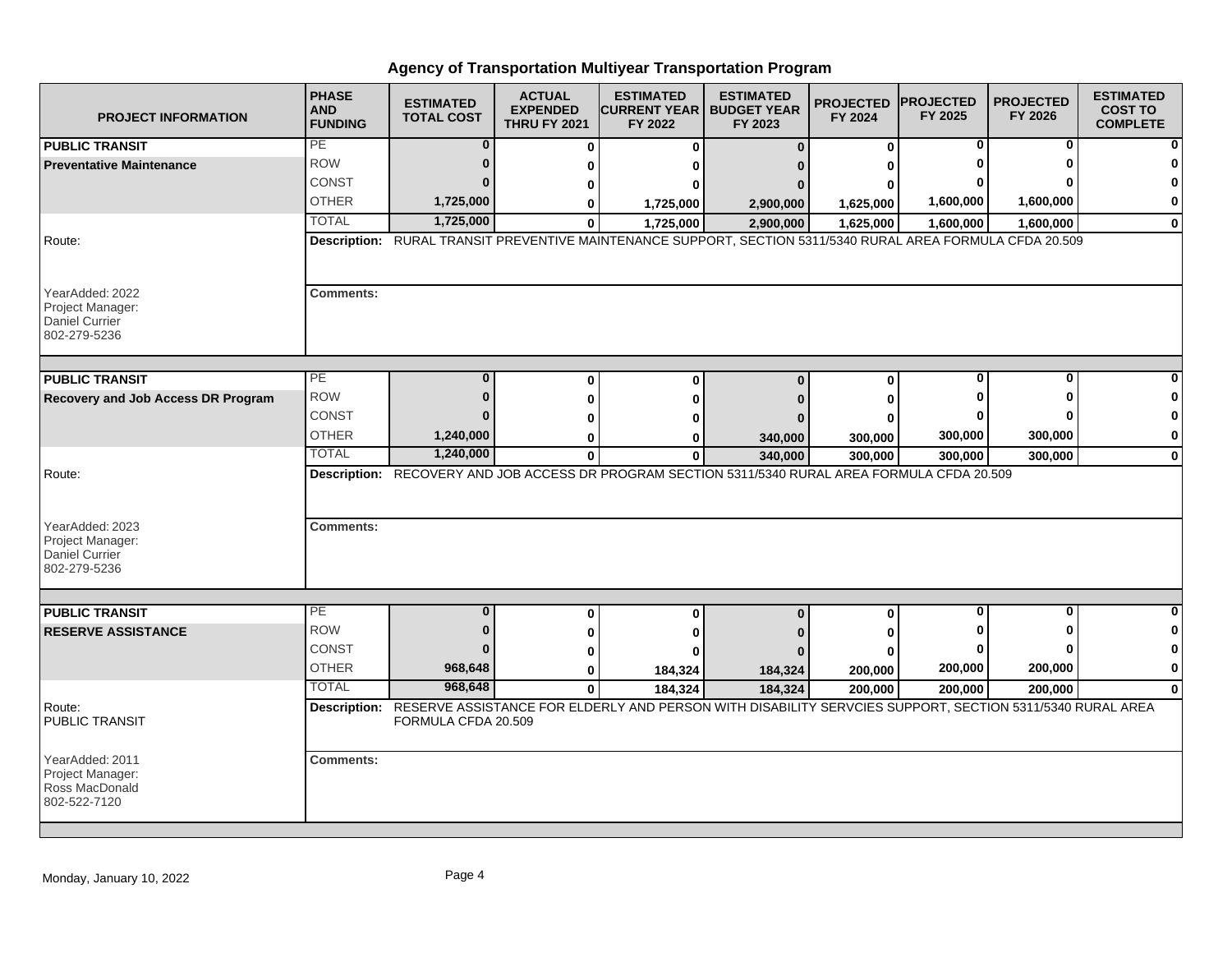| <b>PROJECT INFORMATION</b>                                                   | <b>PHASE</b><br><b>AND</b><br><b>FUNDING</b> | <b>ESTIMATED</b><br><b>TOTAL COST</b> | <b>ACTUAL</b><br><b>EXPENDED</b><br><b>THRU FY 2021</b> | <b>ESTIMATED</b><br><b>CURRENT YEAR   BUDGET YEAR</b><br>FY 2022                                                      | <b>ESTIMATED</b><br>FY 2023 | <b>PROJECTED</b><br>FY 2024 | <b>PROJECTED</b><br>FY 2025 | <b>PROJECTED</b><br>FY 2026 | <b>ESTIMATED</b><br><b>COST TO</b><br><b>COMPLETE</b> |
|------------------------------------------------------------------------------|----------------------------------------------|---------------------------------------|---------------------------------------------------------|-----------------------------------------------------------------------------------------------------------------------|-----------------------------|-----------------------------|-----------------------------|-----------------------------|-------------------------------------------------------|
| <b>PUBLIC TRANSIT</b>                                                        | PE                                           | $\bf{0}$                              | $\bf{0}$                                                | $\bf{0}$                                                                                                              | $\Omega$                    | 0                           | 0                           | 0                           | ŋ                                                     |
| <b>RouteMatch</b>                                                            | <b>ROW</b>                                   | $\bf{0}$                              | ŋ                                                       | ŋ                                                                                                                     |                             |                             |                             |                             |                                                       |
|                                                                              | CONST                                        | $\Omega$                              | 0                                                       | 0                                                                                                                     |                             | ŋ                           |                             |                             |                                                       |
|                                                                              | <b>OTHER</b>                                 | 297,000                               | 0                                                       | 297,000                                                                                                               | 264,000                     | 300,000                     | 300,000                     | 300,000                     | 0                                                     |
|                                                                              | <b>TOTAL</b>                                 | 297,000                               | Û                                                       | 297,000                                                                                                               | 264,000                     | 300,000                     | 300,000                     | 300,000                     | $\Omega$                                              |
| Route:                                                                       | <b>Description:</b>                          | 5311/5340 RURAL AREA FLEX CFDA 20.509 |                                                         | ANNUAL MAINTENANCE AND SUPPORT FOR PUBLIC TRANSIT ROUTEMATCH SCHEDULING AND DISPATCH SOFTWARE. SECTION                |                             |                             |                             |                             |                                                       |
| YearAdded: 2022<br>Project Manager:<br><b>Daniel Currier</b><br>802-279-5236 | <b>Comments:</b>                             |                                       |                                                         |                                                                                                                       |                             |                             |                             |                             |                                                       |
| <b>PUBLIC TRANSIT</b>                                                        | PE                                           | $\bf{0}$                              | 0                                                       | $\mathbf{0}$                                                                                                          | $\mathbf{0}$                | $\bf{0}$                    | 0                           | ŋ                           |                                                       |
| <b>RTAP</b>                                                                  | <b>ROW</b>                                   | $\bf{0}$                              | ŋ                                                       | $\bf{0}$                                                                                                              |                             | ŋ                           |                             |                             |                                                       |
|                                                                              | <b>CONST</b>                                 | $\Omega$                              | ŋ                                                       | U                                                                                                                     |                             | ŋ                           |                             |                             | 0                                                     |
|                                                                              | <b>OTHER</b>                                 | 570,820                               | 0                                                       | 115,910                                                                                                               | 115,910                     | 113,000                     | 113,000                     | 113,000                     | 0                                                     |
|                                                                              | <b>TOTAL</b>                                 | 570,820                               | $\bf{0}$                                                | 115,910                                                                                                               | 115,910                     | 113,000                     | 113,000                     | 113,000                     | $\bf{0}$                                              |
| Route:<br>PUBLIC TRANSIT                                                     |                                              | CFDA 20.509                           |                                                         | Description: RURAL TECHNICAL ASSISTANCE PROGRAM SUPPORT, SECTION 5311/5340 RURAL TECHNICAL ASSISTANCE PROGRAM FORMULA |                             |                             |                             |                             |                                                       |
| YearAdded: 2011<br>Project Manager:<br>Ross MacDonald<br>802-522-7120        | <b>Comments:</b>                             |                                       |                                                         |                                                                                                                       |                             |                             |                             |                             |                                                       |
| <b>PUBLIC TRANSIT</b>                                                        | PE                                           | $\bf{0}$                              | 0                                                       | 0                                                                                                                     | $\bf{0}$                    | 0                           | $\Omega$                    | O                           |                                                       |
| <b>RURAL TRANS ADMINISTRATIVE</b>                                            | <b>ROW</b>                                   | $\bf{0}$                              | 0                                                       | 0                                                                                                                     |                             |                             |                             |                             | 0                                                     |
|                                                                              | <b>CONST</b>                                 | $\Omega$                              | 0                                                       | ŋ                                                                                                                     |                             |                             |                             |                             | 0                                                     |
|                                                                              | <b>OTHER</b>                                 | 17,350,000                            | 0                                                       | 3,150,000                                                                                                             | 4,750,000                   | 3,150,000                   | 3,150,000                   | 3,150,000                   | 0                                                     |
|                                                                              | <b>TOTAL</b>                                 | 17,350,000                            | $\bf{0}$                                                | 3,150,000                                                                                                             | 4,750,000                   | 3,150,000                   | 3,150,000                   | 3,150,000                   | $\mathbf 0$                                           |
| Route:                                                                       |                                              |                                       |                                                         | Description: RURAL TRANSIT ADMINISTRATIVE SUPPORT, SECTION 5311/5340 RURAL AREA FORMULA CFDA 20.509                   |                             |                             |                             |                             |                                                       |
| YearAdded: 2011<br>Project Manager:<br>Ross MacDonald<br>802-522-7120        | <b>Comments:</b>                             |                                       |                                                         |                                                                                                                       |                             |                             |                             |                             |                                                       |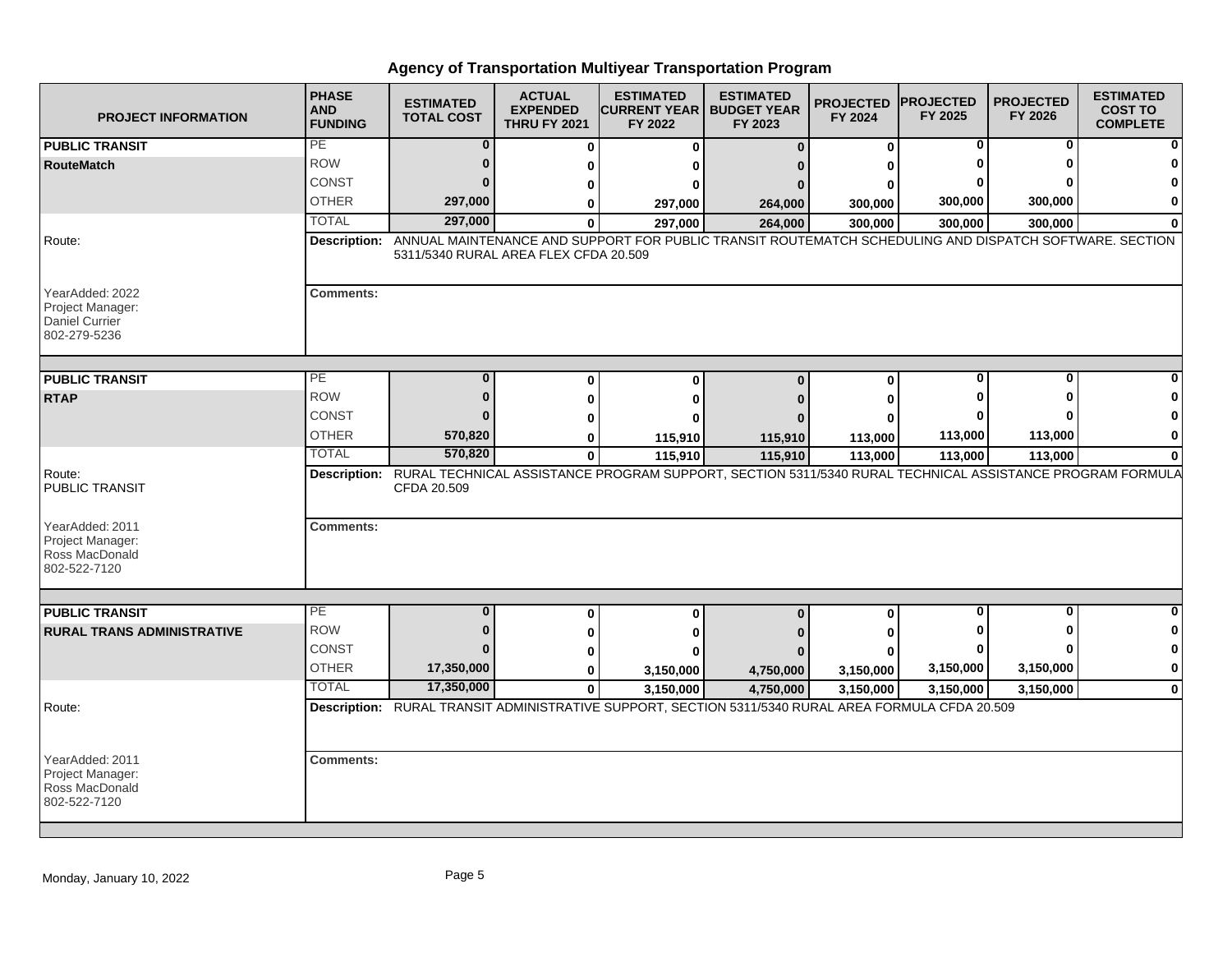| <b>PROJECT INFORMATION</b>                                                               | <b>PHASE</b><br><b>AND</b><br><b>FUNDING</b> | <b>ESTIMATED</b><br><b>TOTAL COST</b> | <b>ACTUAL</b><br><b>EXPENDED</b><br><b>THRU FY 2021</b> | <b>ESTIMATED</b><br><b>CURRENT YEAR   BUDGET YEAR</b><br>FY 2022                                                             | <b>ESTIMATED</b><br>FY 2023 | <b>PROJECTED</b><br>FY 2024 | <b>PROJECTED</b><br>FY 2025 | <b>PROJECTED</b><br>FY 2026 | <b>ESTIMATED</b><br><b>COST TO</b><br><b>COMPLETE</b> |
|------------------------------------------------------------------------------------------|----------------------------------------------|---------------------------------------|---------------------------------------------------------|------------------------------------------------------------------------------------------------------------------------------|-----------------------------|-----------------------------|-----------------------------|-----------------------------|-------------------------------------------------------|
| <b>PUBLIC TRANSIT</b>                                                                    | <b>PE</b>                                    | $\bf{0}$                              | $\Omega$                                                | O                                                                                                                            | $\Omega$                    | 0                           | 0                           | 0                           |                                                       |
| <b>RURAL TRANS OPERATING</b>                                                             | <b>ROW</b>                                   | 0                                     |                                                         |                                                                                                                              |                             |                             |                             |                             |                                                       |
|                                                                                          | <b>CONST</b>                                 |                                       |                                                         |                                                                                                                              |                             |                             |                             |                             |                                                       |
|                                                                                          | <b>OTHER</b>                                 | 29,910,000                            |                                                         | 7,600,000                                                                                                                    | 10,310,000                  | 4,000,000                   | 4,000,000                   | 4,000,000                   | 0                                                     |
|                                                                                          | <b>TOTAL</b>                                 | 29,910,000                            | $\bf{0}$                                                | 7,600,000                                                                                                                    | 10,310,000                  | 4,000,000                   | 4,000,000                   | 4,000,000                   | $\mathbf 0$                                           |
| Route:<br><b>PUBLIC TRANSIT</b>                                                          |                                              |                                       |                                                         | Description: RURAL TRANSIT OPERATING SUPPORT, SECTION 5311/5340 RURAL AREA FORMULA AND SECTION 5311 (F) INERCITY CFDA 20.509 |                             |                             |                             |                             |                                                       |
| YearAdded: 2011<br>Project Manager:<br>Ross MacDonald<br>802-522-7120                    | <b>Comments:</b>                             |                                       |                                                         |                                                                                                                              |                             |                             |                             |                             |                                                       |
| <b>PUBLIC TRANSIT</b>                                                                    | PE                                           |                                       | O                                                       | $\Omega$                                                                                                                     | $\Omega$                    | $\mathbf{0}$                | $\bf{0}$                    | O                           |                                                       |
| <b>STATE PUBLIC TRANSPORTATION</b>                                                       | <b>ROW</b>                                   | $\Omega$                              |                                                         | o                                                                                                                            |                             | ŋ                           |                             |                             |                                                       |
|                                                                                          | <b>CONST</b>                                 |                                       |                                                         |                                                                                                                              |                             |                             |                             |                             | 0                                                     |
|                                                                                          | <b>OTHER</b>                                 | 22,646,291                            | 0                                                       | 987,523                                                                                                                      |                             |                             | 6,600,000                   | 6,700,000                   | 0                                                     |
|                                                                                          | <b>TOTAL</b>                                 | 22,646,291                            | 0                                                       | 987,523                                                                                                                      | 1,858,768<br>1,858,768      | 6,500,000<br>6,500,000      | 6,600,000                   | 6,700,000                   | 0                                                     |
| Route:<br>YearAdded: Prior to 2006<br>Project Manager:<br>Ross MacDonald<br>802-522-7120 | <b>Comments:</b>                             |                                       |                                                         | <b>Description: PUBLIC TRANSPORTATION STATE FUNDING SUPPORT</b>                                                              |                             |                             |                             |                             |                                                       |
|                                                                                          |                                              |                                       |                                                         |                                                                                                                              |                             |                             |                             |                             |                                                       |
| <b>PUBLIC TRANSIT</b>                                                                    | PE.                                          | $\bf{0}$                              | $\bf{0}$                                                | $\bf{0}$                                                                                                                     | $\bf{0}$                    | 0                           | $\bf{0}$                    | $\bf{0}$                    | $\Omega$                                              |
| <b>STATEWIDE</b>                                                                         | <b>ROW</b>                                   | $\Omega$                              | 0                                                       | 0                                                                                                                            |                             |                             |                             |                             | 0                                                     |
|                                                                                          | CONST                                        | $\Omega$                              | 0                                                       |                                                                                                                              |                             |                             |                             | n                           | 0                                                     |
|                                                                                          | <b>OTHER</b>                                 | 15,000,000                            | 0                                                       | 3,000,000                                                                                                                    | 3,000,000                   | 3,000,000                   | 3,000,000                   | 3,000,000                   | 0                                                     |
|                                                                                          | <b>TOTAL</b>                                 | 15,000,000                            | $\mathbf{0}$                                            | 3,000,000                                                                                                                    | 3,000,000                   | 3,000,000                   | 3,000,000                   | 3,000,000                   | 0                                                     |
| Route:                                                                                   |                                              |                                       |                                                         | Description: URBAN TRANSIT PREVENTIVE MAINTENANCE SUPPORT, SECTION 5307 URBAN AREA FLEX CFDA 20.507                          |                             |                             |                             |                             |                                                       |
| YearAdded: Prior to 2006<br>Project Manager:<br>Ross MacDonald<br>802-522-7120           | <b>Comments:</b>                             |                                       |                                                         |                                                                                                                              |                             |                             |                             |                             |                                                       |